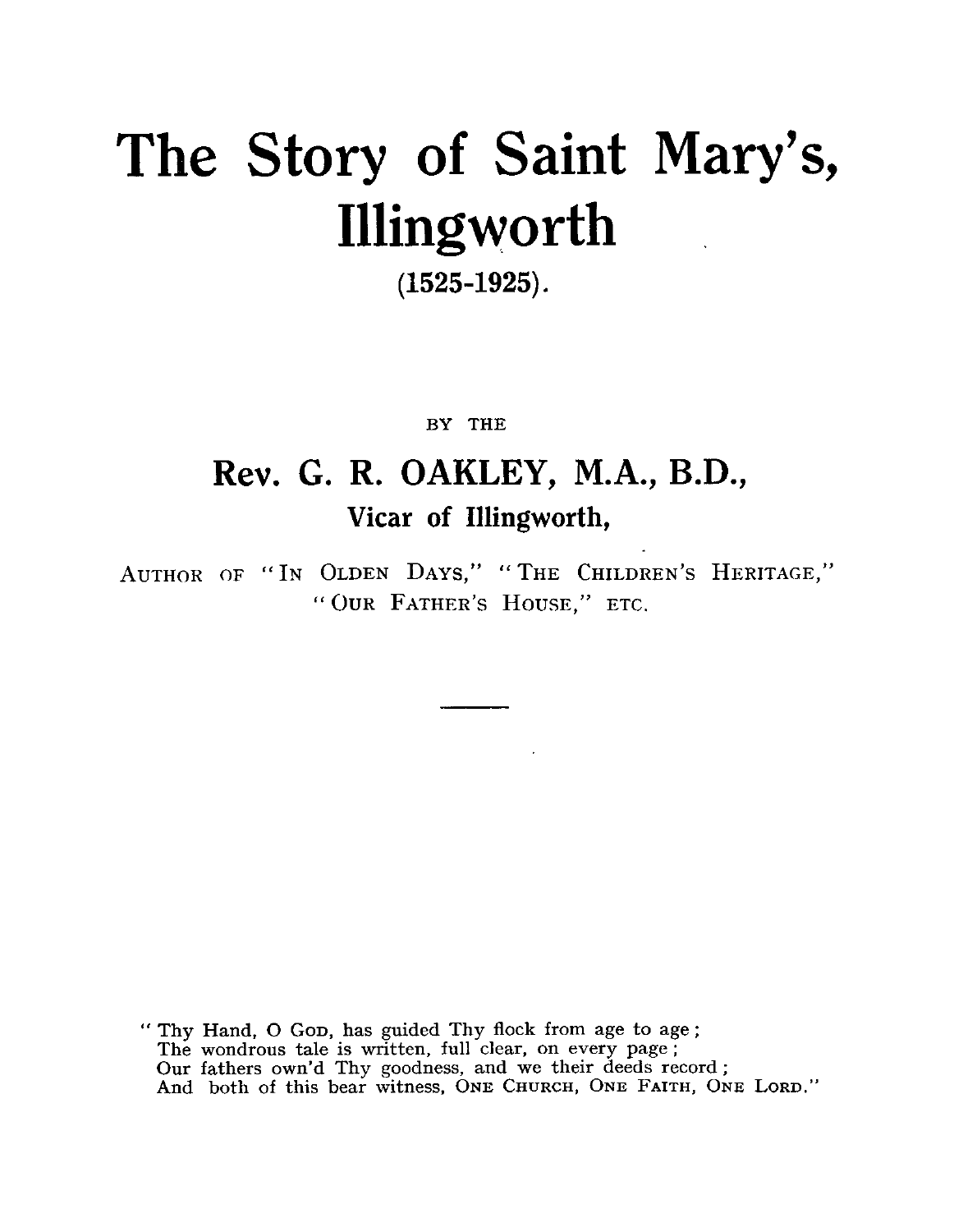# **ILLUSTRATIONS.**

| <b>ILLUSTRATIONS.</b>                  |  |                          |         |        |
|----------------------------------------|--|--------------------------|---------|--------|
| S. MARY'S CHURCH (EXTERIOR)            |  | Frontispiece.            |         |        |
| FRAGMENT OF STAINED GLASS              |  | Facing Chap. I.          |         |        |
| S. MARY'S CHURCH (INTERIOR)            |  | $\overline{\phantom{a}}$ | $\cdot$ | H.     |
| HENRY SAVILE'S DEED                    |  | $, \,$                   | ,,      | III.   |
| S. MARY'S HIGH ALTAR                   |  | ,,                       | ,,      | VI.    |
| S. MARY'S VICARAGE                     |  | $, \,$                   | ,,      | XI.    |
| S. MARY'S BEFORE ADDITION OF CHANCEL   |  | $, \,$                   | ,,      | XIV.   |
| THE REVS. W. GILLMOR AND G. OLDACRES   |  | , ,                      | ,,      | XVI.   |
| THE REVS. H. F. BOOTH AND G. R. OAKLEY |  | $, \,$                   | $, \,$  | XVIII. |
| S. MARY'S LECTERN                      |  | , ,                      | ,,      | XIX.   |
| S. ANDREW'S MISSION CHURCH, HOLMFIELD  |  | ,,                       | ,,      | XXI.   |
|                                        |  |                          |         |        |
|                                        |  |                          |         |        |

The Author begs to acknowledge his indebtedness to Mr. G. T. Ramsden for the gift of the etching, reproduced by kind permission of the artist, Mr. C. Crossley, of Halifax, for the frontispiece ; to Mr. J. H. Clewer for the reproduction of the stained glass ; to Mr. E. Roberts, of Halifax, for permission to use his photographs of S. Mary's Church (interior), the high altar and the Vicarage ; to Mr. A. C. Kendall for the like favour as regards S. Mary's lectern and S. Andrew's Church ; and to Mr. Jonas Greenwood for his reproduction of the photograph of Mr. Oldacres.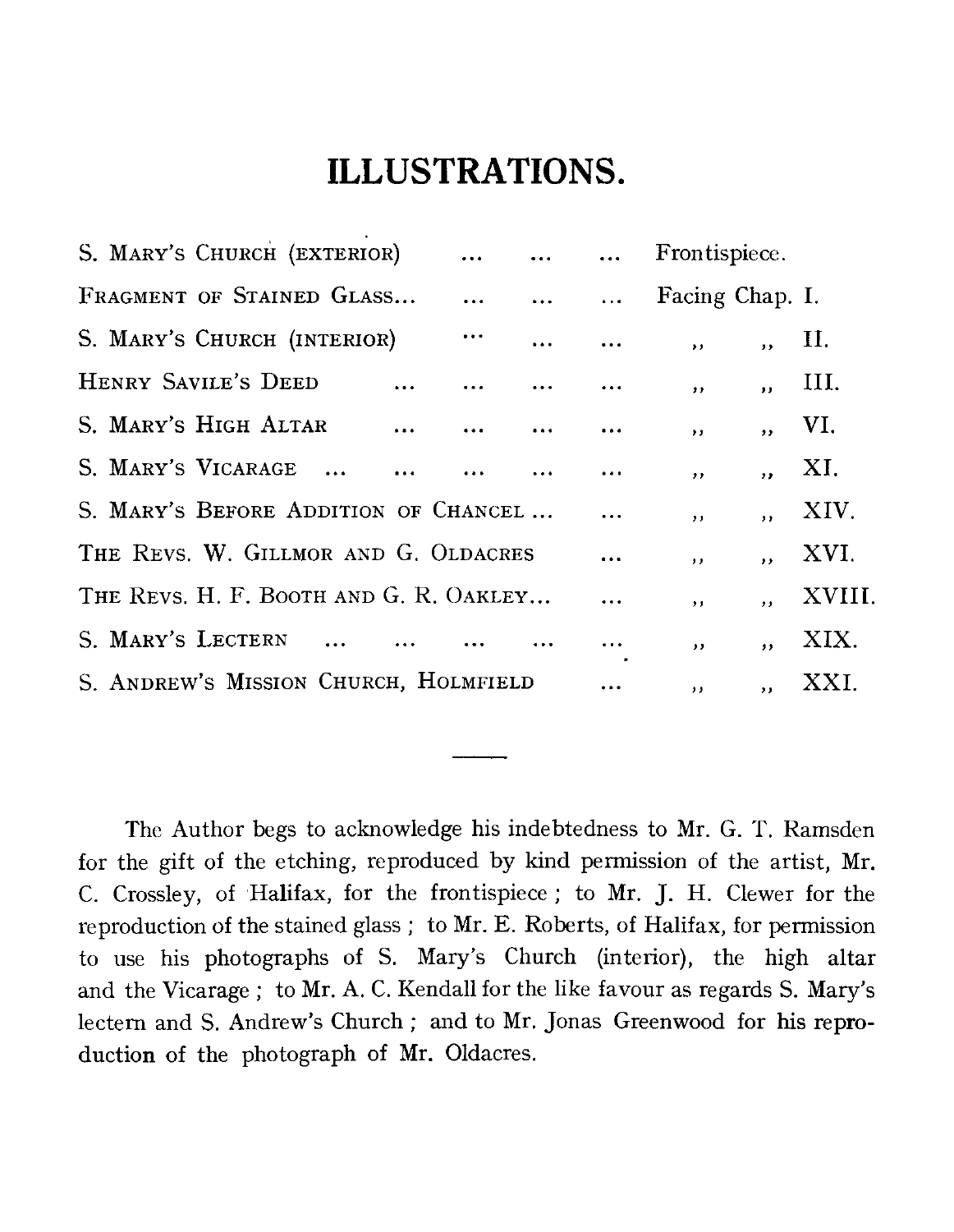## **PREFACE.**

The following pages do not profess to be more than a short sketch of the history of a Church endeared to the people of Illingworth by the associations of many generations, but it has seemed to be necessary, in order that the local story should be properly understood, to give—as a back-ground to it—some brief account, also, of the general Church history of the period with which the story of S. Mary's has been contemporaneous, and this has, naturally, been done from the point of view which commends itself to one of the " Anglo-Catholic " school of thought, but the Author hopes that he has not been guilty of any injustice in his presentment of it. Yorkshiremen, whether they entirely agree with him or not, will not find fault with him for saying what he believes to be true. The appendices are intended to supply particulars of interest which, if given in the body of the book, might interfere with the easy reading of the story itself.

As soon as it became known that the Author was about to undertake this work, ready assistance—frequently entailing considerable labour upon those who wished to help him poured in from all quarters, sometimes by word of mouth, sometimes by loans of literature, sometimes by letter, sometimes in other ways, and the writer desires all who thus assisted him to accept his hearty thanks for their great kindness. Besides Mr. G. T. Ramsden (who, most generously, invited him to explore the old documents in his possession, at his London house and, not only threw open to him the whole of his interesting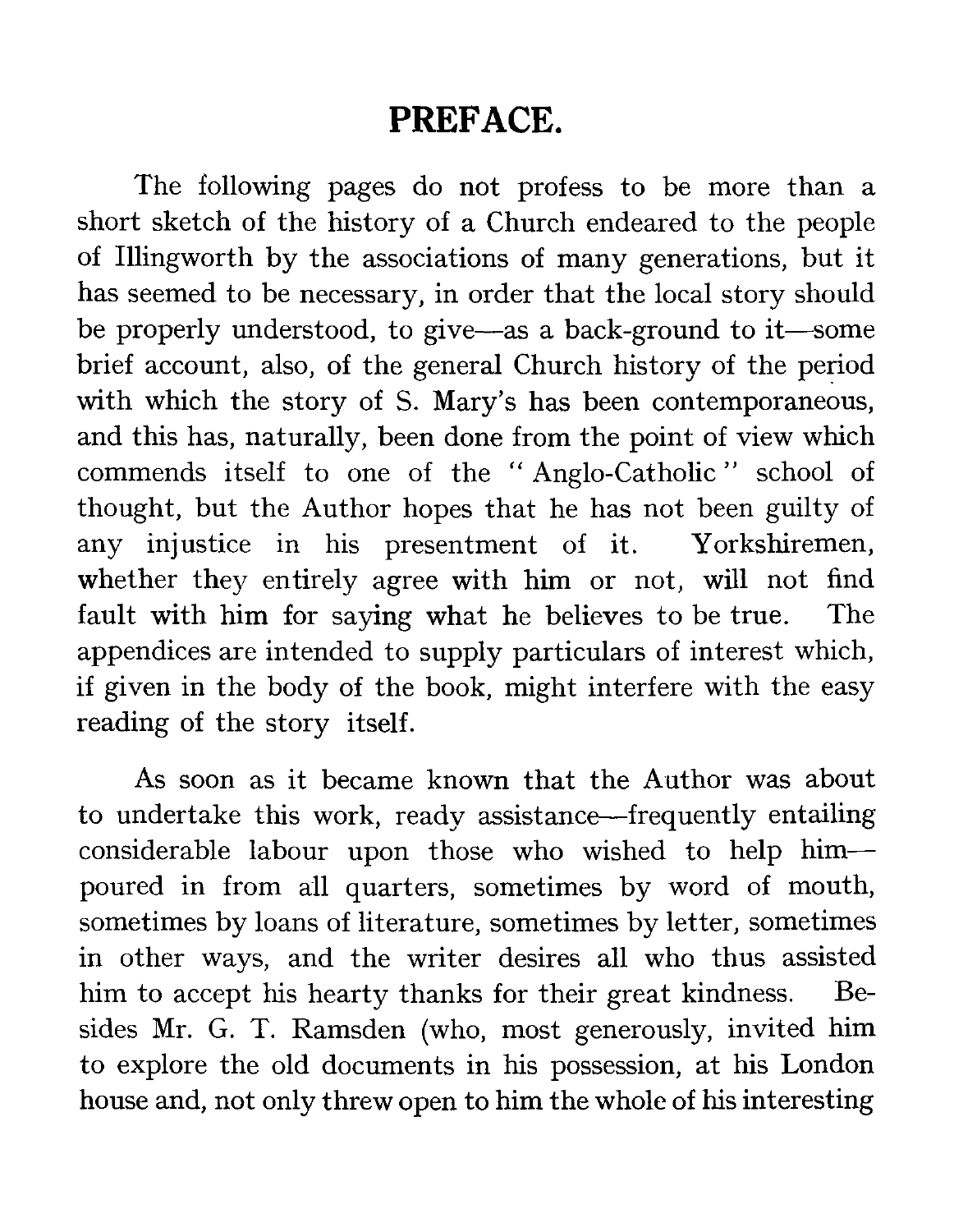PREFACE. vii.<br>
m the invaluable help of his personal<br>
rd. Binns. (who. managed. to secure collection, but, also, gave him the invaluable help of his personal assistance), and Mr. Clifford Binns (who managed to secure for him a complete set of articles, by " Graptolite," which deal with Illingworth, and appeared in "The Halifax Guardian" forty years ago, and have been of incalculable usefulness) the Author is, also, deeply indebted to Miss Ambler, Mr. J. W. Bates, the Rev. H. F. Booth, Mr. J. Brabbin (Littleborough), Mr. T. Braithwaite, Mr. Arthur Brear, Mr. Lewis Cockroft, Mr. Clayton (Luddenden), Mr. Joseph Crabtree, the Rev. H. Edwards (who wrote a series of useful articles in the " Parish Magazine " some years ago), Mr. W. Eglen, Mrs. J. F. Farrar, the Right Rev. Bishop Frodsham, Misses E. and F. Greenwood, Mr. and Mrs. Spencer Greenwood, Mr. T. W. Hanson (author of " The Story of Old Halifax "), Mr. Clifford Hitchen, Mr. Ellis Hodgson, Mr. Irvine Hodgson, Mr. George Howarth, Mr. Harry Hustwick, Mrs. J. A. Jenkinson, the Misses Jubb, Mrs. W. Lassey, Mr. John Lister, Mrs. F. Moore, the Rev. W. E. Mountford, Mrs. Priestley, Mr. T. Ramsden, Mr. A. Ratcliffe, Master W. Ratcliffe, Mr. R. W. Smith (whose former researches have been most helpful), Mrs. Speak, Miss Speak, Mr. Rufus Stirk, Miss E. Sutcliffe (of Hopwood Lane), Nurse Taylor, Mr. Councillor A. Turner, Mr. Seth Whitham, Canon J. M. Wilson (author of " The Vicars of Rochdale "), and my own children. If any names are omitted in this list, the Author trusts that the error will be forgiven, as accidental, and owing merely to the great number of his kind assistants.

The labour of discovering, verifying, comparing, interpreting, choosing or rejecting, and arranging the various details